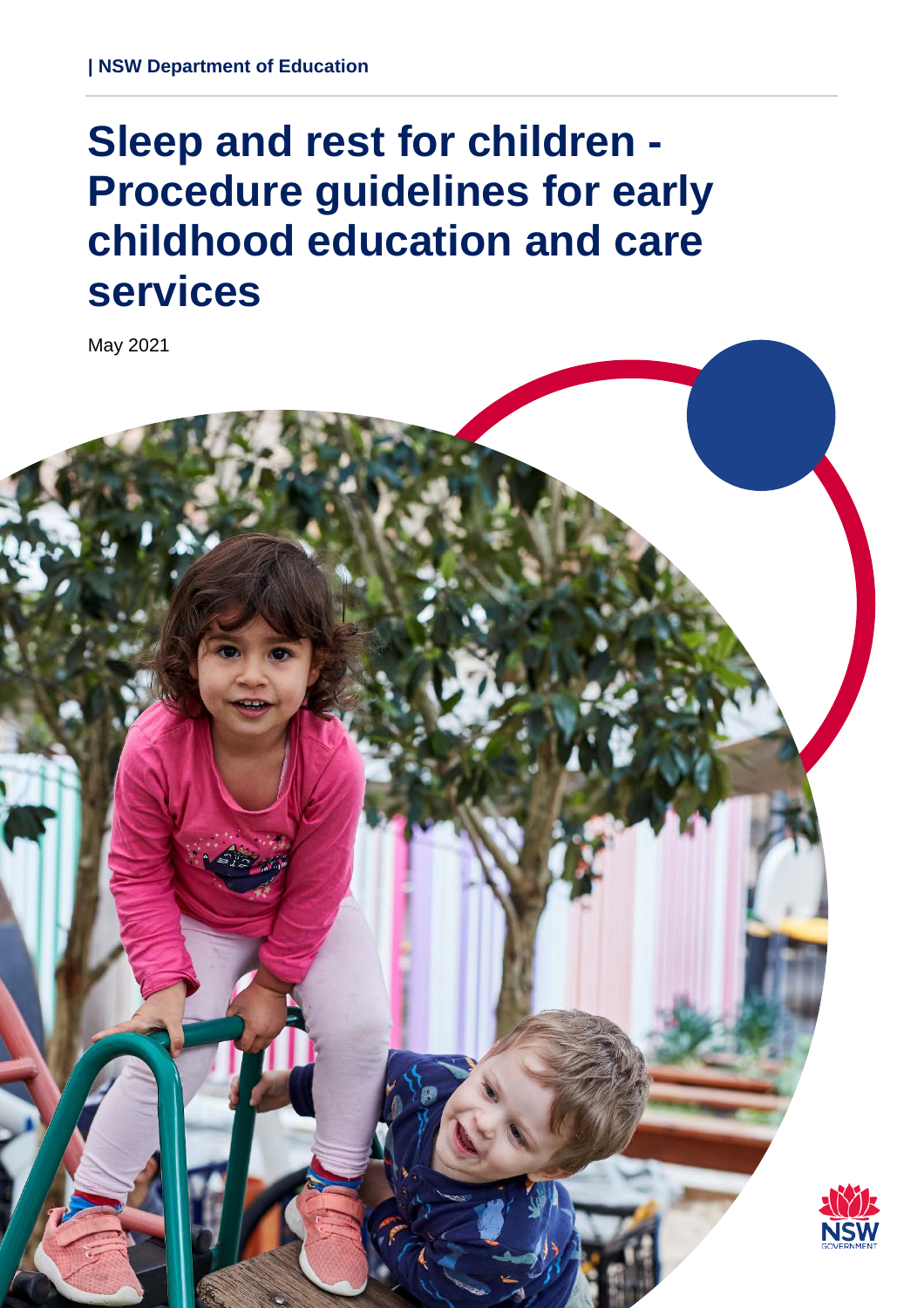## **Table of contents**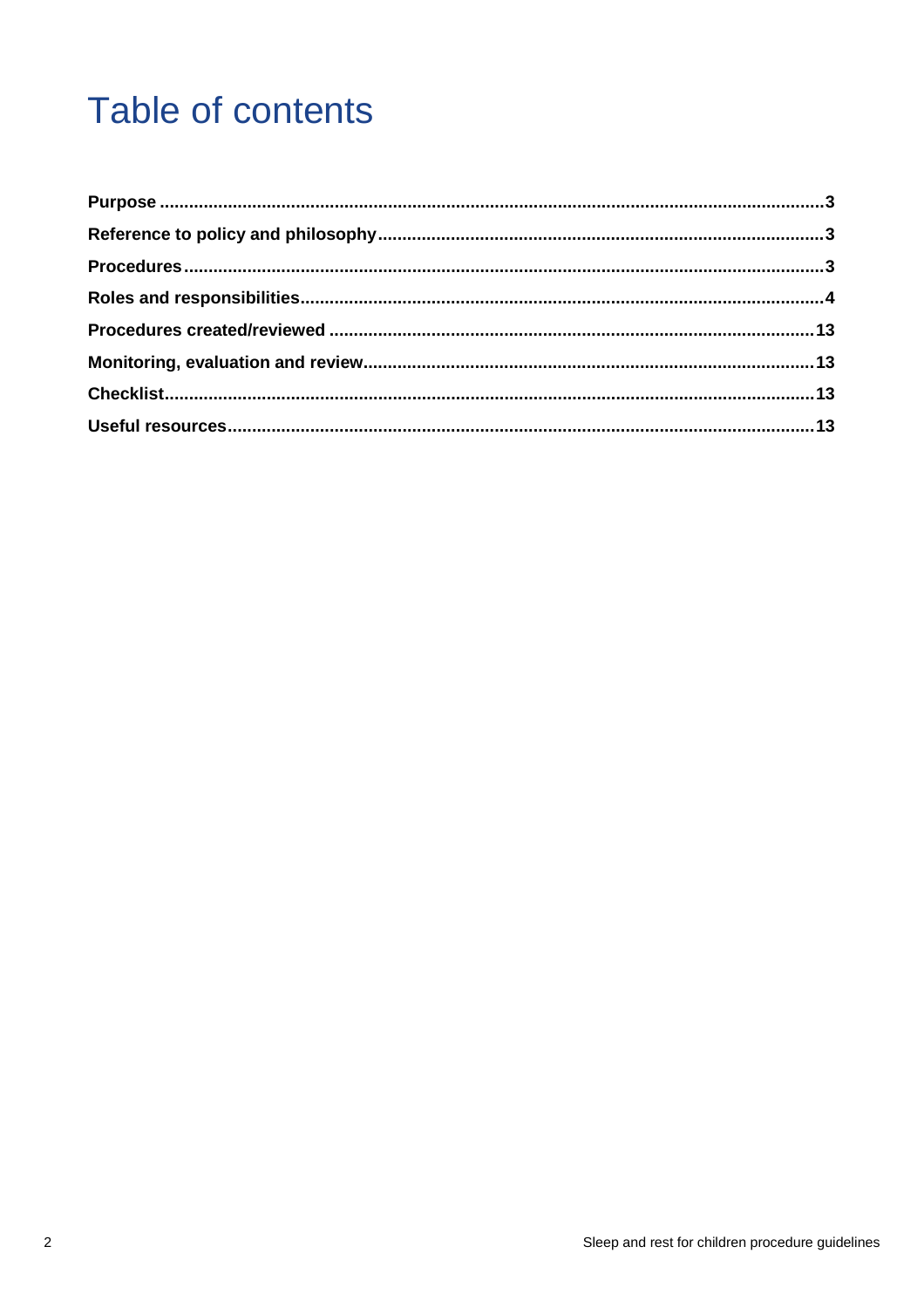#### <span id="page-2-0"></span>**Purpose**

Your procedures should be written in clear and concise language, making them easy to read and understand.

The procedures should be specific as to what is required to implement the *Sleep and rest for children policy.*

Induction and training about the procedures needs to directed and clear so that all educators, including those who are may be casually employed, new to a service or moving between rooms, can refer to this document when they are unsure about their role and responsibilities.

The steps and guidelines you document will not only guide your practice, but also inform the NSW Regulatory Authority of how roles and responsibilities are allocated and explained in your service.

When thinking about your procedures to implement the *Sleep and rest for children policy*, ensure that the procedures are practical and achievable. For example, where your procedures outline that sleep checks are to be undertaken every 10 minutes, the procedures need to be specific about what is required for a check, how it is to be recorded and where the documentation of this activity will be kept.

## <span id="page-2-1"></span>**Reference to policy and philosophy**

The procedures should refer to your *Sleep and rest for children policy* and specify where to find the policy (in hard copy, online or both).

Your procedures will also reflect your service's overall philosophy and supervision and action plans for specific children.

#### <span id="page-2-2"></span>**Procedures**

This is the document where you set out in detail the way in which the service will implement its *Sleep and rest for children policy*.

There must be specific step-by-step procedures for each age group (a 'how to' guide that must be followed in your service).

In addition, other areas that will be set out in the procedure will include:

• how you are using the procedures as part of your educator and staff inductions, as well as ongoing training on safe sleeping practices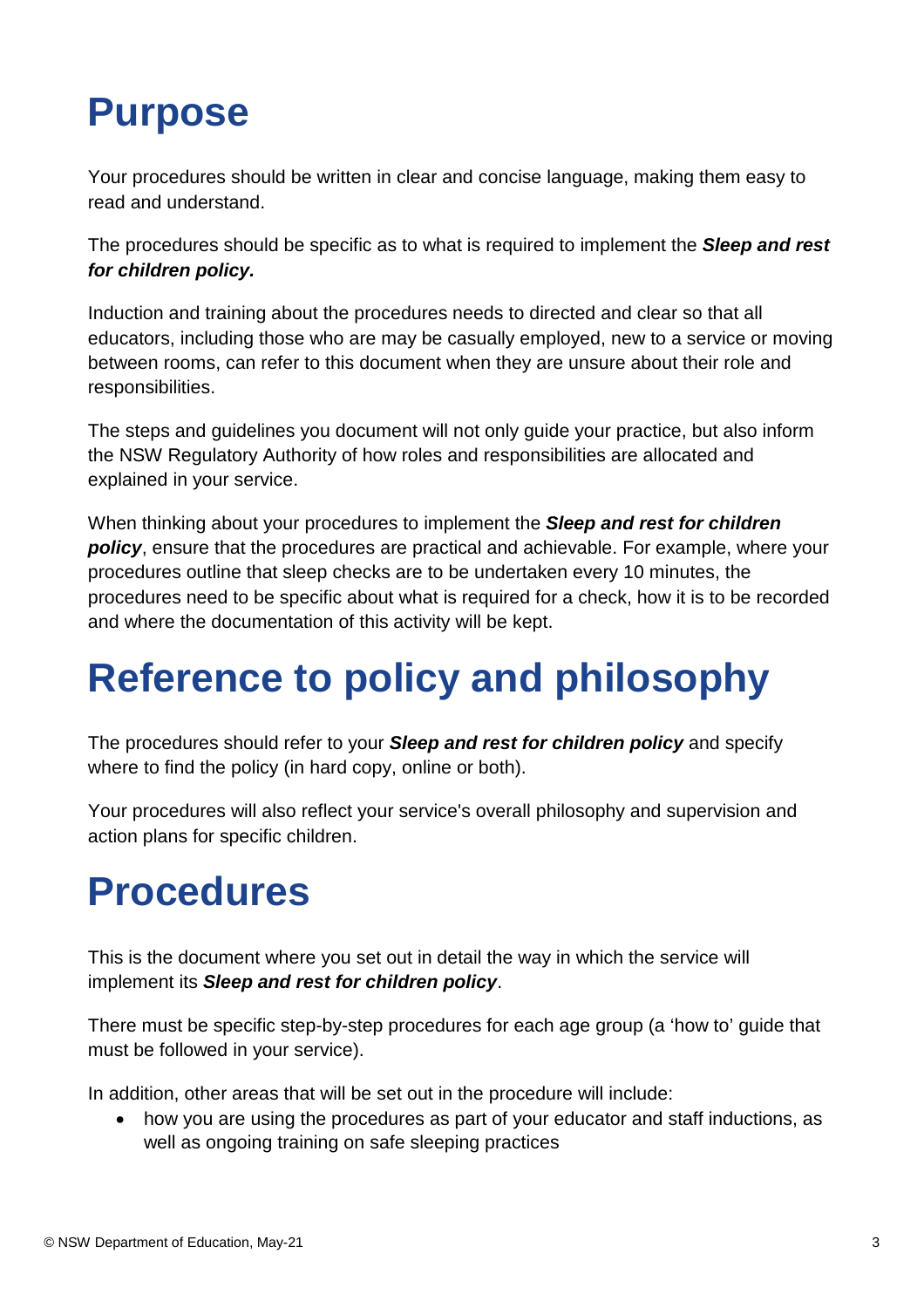- templates or documents that might be required and/or used as a part of the procedures (e.g. Sleep and Rest Time Check chart or digital device/app)
- resources required for the implementation of procedures, where necessary
- systems to monitor the implementation of procedures
- how the service will share the procedures with families
- where the procedures will be kept
- when they were last reviewed

Age is particularly important when considering appropriate sleep and rest, due to the increased risks of SIDS and SUDI associated with the younger age group.

Your procedures need to reflect the safe sleep recommendations and guidelines set out by [Red Nose](https://rednose.org.au/section/safe-sleeping) (the recognised national authority on safe sleeping) procedures, [ACECQA](https://www.acecqa.gov.au/resources/supporting-materials/infosheet/safe-sleep-and-rest-practices) (the national authority under the NQF) and these Guidelines.

Consider whether breaking up the *Sleep and rest for children policy* into separate procedures with different topics will help staff members to follow the procedures and understand their roles and responsibilities. For example, your service's bed and linen cleaning procedures may need to be displayed in the storeroom where the beds are kept (and by laundry facilities).

#### <span id="page-3-0"></span>**Roles and responsibilities**

This is where you will designate specific roles and responsibilities for the people who hold different positions within your service. This needs to align with the *Education and Care Services National Regulations* (as set out on pages 9-12 below).

It is important to note that it is the legal responsibility of approved providers to ensure systems are in place to ensure that health and safety procedures are implemented by the nominated supervisors, staff members and volunteers in services, including family day care (FDC) environments (if applicable). Ultimate responsibility lies with the approved provider to ensure their service/s are meeting the requirements of the *Children (Education and Care Services) National Law (NSW)* (National Law)*.*

When developing this section of the procedure, it should include:

- The roles and responsibilities of the approved provider, responsible person, nominated supervisor, coordinators, educators, family day care educator assistants or other staff in your service in relation to managing children's sleep and rest
- Clear definitions of these roles and expectations and where they will be documented
- Why clear and robust procedures for children's sleep and rest are important for children's health, safety and wellbeing
- How the service will learn from the administration of these procedures to improve its practices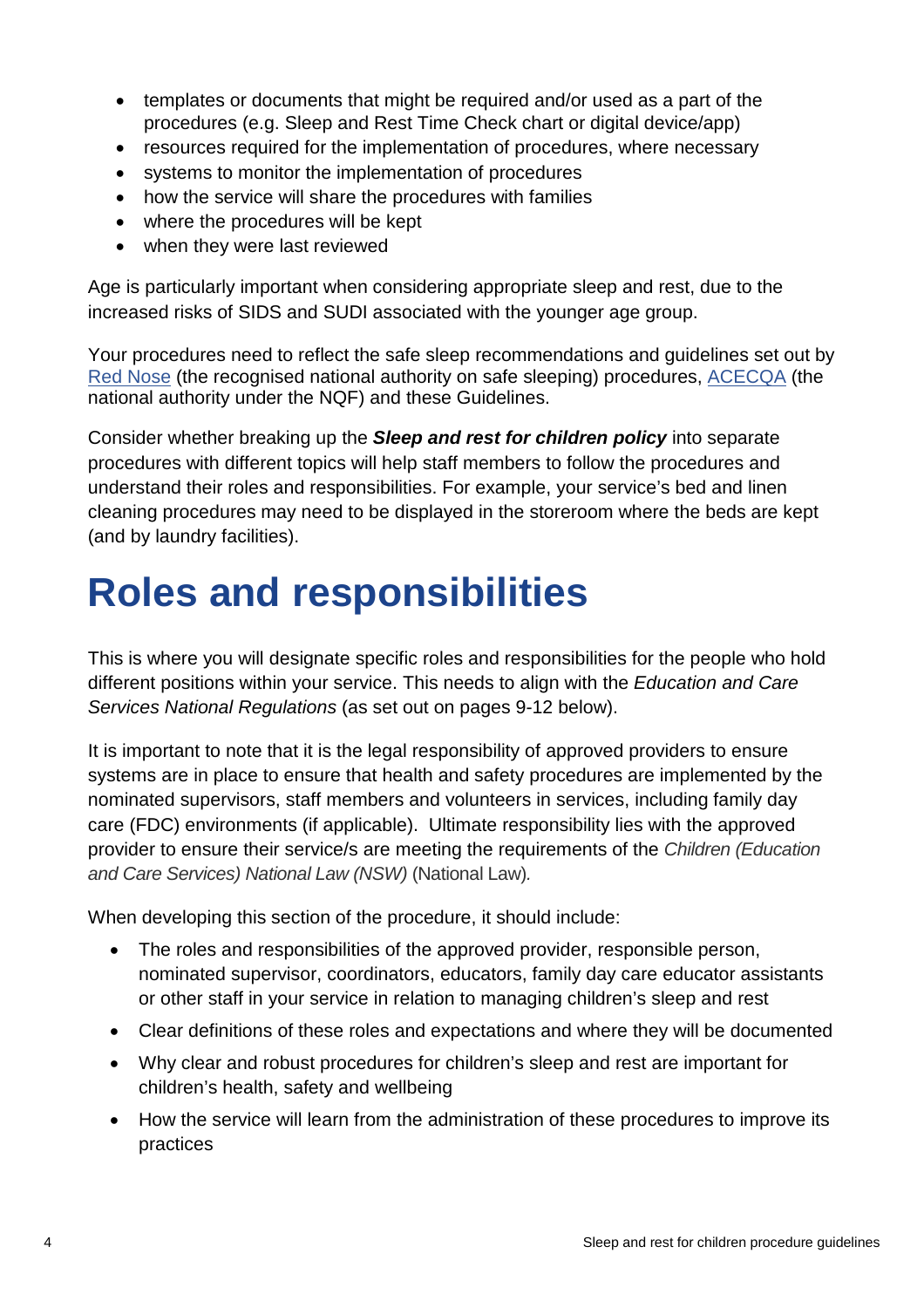- How the service will document the service's strengths and areas for improvements in its QIP or self-assessment information
- How the service will ensure that the necessary tools are available so that educators and staff can follow the procedures in relation to children's sleep and rest
- How educators and staff will be made aware of the procedures
- That the roles and responsibilities reflect your service type
- That the procedures are tailored and specific to your individual service
- How families will be consulted in the development and review of the procedures

An example of how roles and responsibilities could be described includes, but is not limited to:

| <b>Role</b>                 | <b>Responsibilities</b>                                                                                                                                                                                                                                             |
|-----------------------------|---------------------------------------------------------------------------------------------------------------------------------------------------------------------------------------------------------------------------------------------------------------------|
| <b>Approved</b><br>provider | Ensures that obligations under the Children (Education And Care<br>$\bullet$<br>Services) National Law (NSW) and Education and Care Services National<br>Regulations are met.                                                                                       |
|                             | Ensures all staff receive information and induction training to fulfil their<br>roles effectively, including being made aware of the sleep and rest<br>policies, their responsibilities in implementing these, and any changes<br>that are made over time.          |
|                             | Takes reasonable steps to ensure that nominated supervisors, FDC<br>$\bullet$<br>coordinators, educators, family day care educator assistants, staff and<br>volunteers follow the policy and procedures.                                                            |
|                             | Ensures children are adequately supervised during periods of sleep and<br>$\bullet$<br>rest. This includes ensuring clear procedures and processes are in place<br>for in-person physical checks of children and recording of all checks at<br>the time they occur. |
|                             | Ensures the needs for sleep and rest of children being educated and<br>$\bullet$<br>cared for by the service are met, having regard to the ages,<br>developmental stages and individual needs of the children.                                                      |
|                             | Ensures the premises, furniture and equipment are safe, clean and in<br>$\bullet$<br>good repair. This includes ensuring all equipment used meets any<br>relevant Australian Standards and other product safety standards.                                          |
|                             | Ensures that each child has access to sufficient furniture, materials and<br>developmentally appropriate equipment suitable for the education and<br>care of that child.                                                                                            |
|                             | Ensures that the indoor spaces used by children are well ventilated;<br>$\bullet$<br>have adequate natural light; and are maintained at a temperature that<br>ensures the safety and wellbeing of children.                                                         |
|                             | Ensures sleep and rest environments are free from cigarette or tobacco<br>$\bullet$<br>smoke.                                                                                                                                                                       |
|                             | Ensures copies of all policies and procedures are readily accessible to<br>$\bullet$<br>nominated supervisors, educators, staff and volunteers, and available for<br>inspection.                                                                                    |
|                             | Notifies families at least 14 days before changing policies or procedures<br>if the changes will:                                                                                                                                                                   |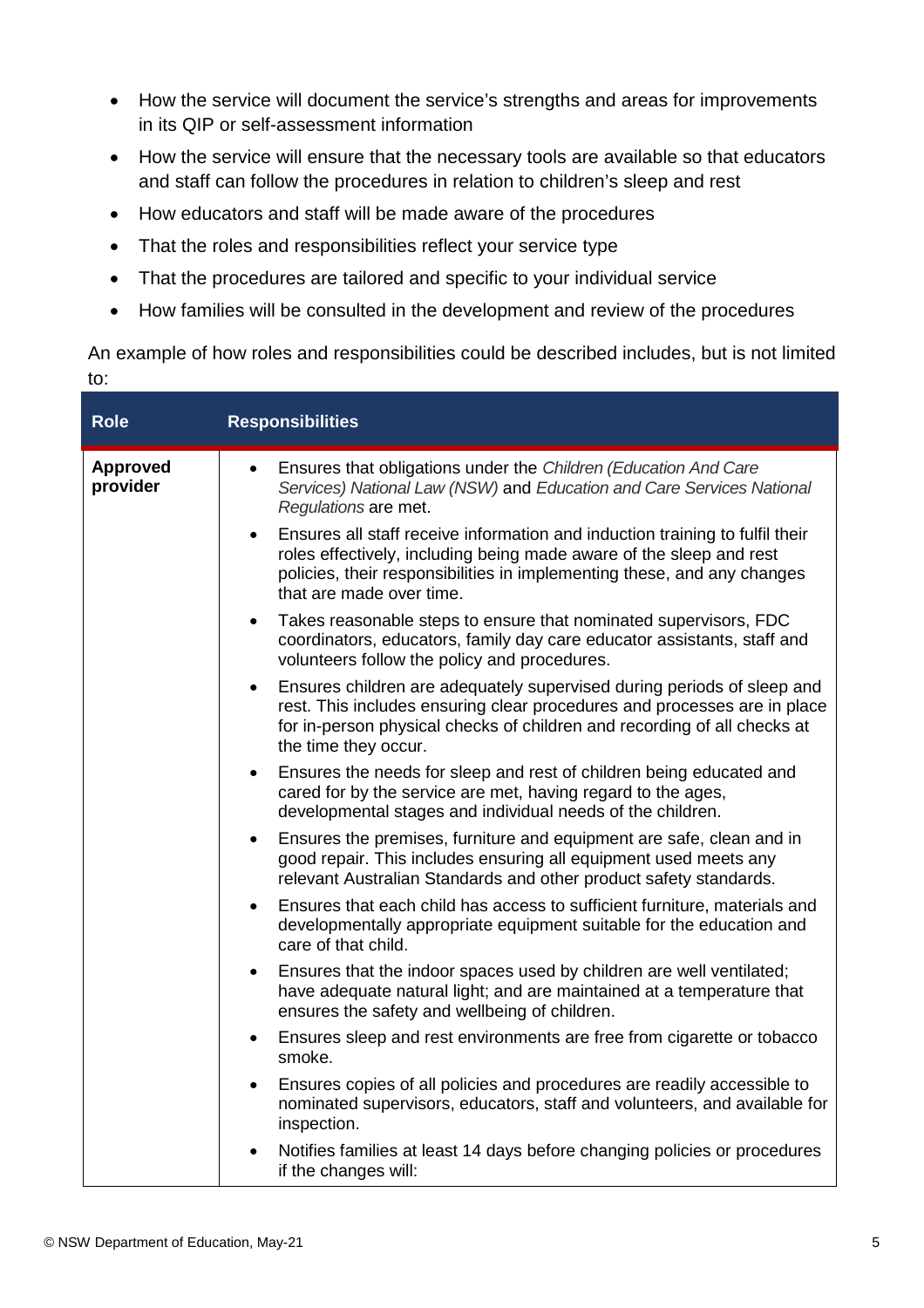| <b>Role</b>                                                          | <b>Responsibilities</b>                                                                                                                                                                                                                                                                                                                                                                                                                                            |
|----------------------------------------------------------------------|--------------------------------------------------------------------------------------------------------------------------------------------------------------------------------------------------------------------------------------------------------------------------------------------------------------------------------------------------------------------------------------------------------------------------------------------------------------------|
|                                                                      | affect the fees charged or the way they are collected or,<br>O<br>significantly impact the service's education and care of children, or<br>O<br>significantly impact the family's ability to utilise the service.<br>O<br>[For centre-based services] Ensures that the premises are designed to<br>facilitate supervision.<br><b>[For FDC services]</b> Considers best practice guidelines for safe sleeping<br>$\bullet$                                          |
|                                                                      | environments and equipment when undertaking assessments and<br>reassessments of FDC residences and approved FDC venues.                                                                                                                                                                                                                                                                                                                                            |
| <b>Nominated</b><br><b>Supervisor /</b><br><b>Family day</b><br>care | Ensures children are adequately supervised during periods of sleep and<br>$\bullet$<br>rest. This includes ensuring clear procedures and processes are in place<br>for in-person physical checks of children and recording of all checks at<br>the time they occur.                                                                                                                                                                                                |
| coordinator                                                          | Ensures sleeping spaces are not dark. The lights can be dimmed, but<br>$\bullet$<br>there needs to be sufficient light to allow supervision and to physically<br>check children's breathing, lip and skin colour.                                                                                                                                                                                                                                                  |
|                                                                      | Ensures sleep practices, environment and equipment continue to be<br>$\bullet$<br>safe and in line with best practice guidelines.                                                                                                                                                                                                                                                                                                                                  |
|                                                                      | Ensures procedures are tailored to the specific service.<br>$\bullet$                                                                                                                                                                                                                                                                                                                                                                                              |
|                                                                      | Ensures educators understand and follow the service's policies and<br>$\bullet$<br>procedures.                                                                                                                                                                                                                                                                                                                                                                     |
|                                                                      | Ensures educators understand their legal roles in the implementation of<br>$\bullet$<br>the sleep and rest policies and procedures.                                                                                                                                                                                                                                                                                                                                |
|                                                                      | Ensures the needs for sleep and rest of children being educated and<br>$\bullet$<br>cared for by the service are met, having regard to the ages,<br>developmental stages and individual needs of the children, e.g. provides<br>opportunities and environments for sleep, rest and relaxation.                                                                                                                                                                     |
|                                                                      | [For FDC coordinators] Considers best practice guidelines for safe<br>sleeping environments and equipment when undertaking assessments<br>and reassessments of FDC residences and approved FDC venues.                                                                                                                                                                                                                                                             |
|                                                                      | [For FDC coordinators] Works with FDC educators to tailor the<br>service's policy and procedures to the unique layout and safety<br>considerations of each family day care residence or venue, as well as<br>the ages and developmental stages of the children in care.                                                                                                                                                                                            |
| <b>Educators</b>                                                     | Have been inducted and trained in the policy and procedures.                                                                                                                                                                                                                                                                                                                                                                                                       |
|                                                                      | Have a good understanding of the service's policy and procedures, and<br>٠<br>embed practices that support safe sleep into everyday practice.                                                                                                                                                                                                                                                                                                                      |
|                                                                      | Ensure procedures are relevant to their particular residence/venue and if<br>$\bullet$<br>not, take that up with the Nominated Supervisor / Family day care<br>coordinator.                                                                                                                                                                                                                                                                                        |
|                                                                      | Maintain adequate supervision of sleeping and resting children. This<br>٠<br>involves being within sight and hearing distance at all times, and<br>physically checking children's breathing by observing the rise and fall of<br>their chest and their lip and skin colour at least once every 10 minutes.<br>All such checks should be conducted in person at the cot side (or side of<br>the floor mattress/toddler bed for children who have moved from a cot), |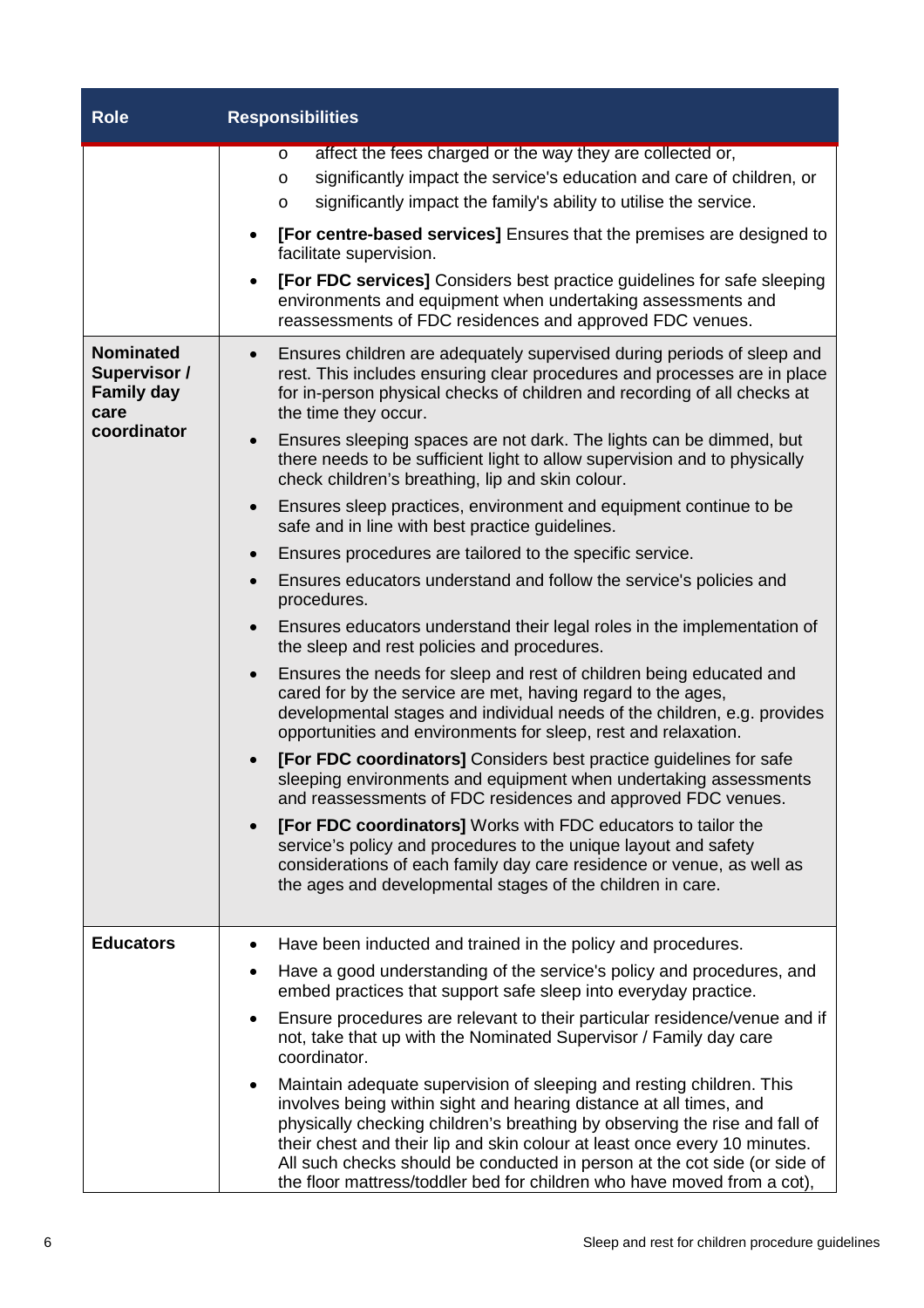| <b>Role</b> | <b>Responsibilities</b>                                                                                                                                                                                                                                                                                                                                                                                                                                                                               |  |
|-------------|-------------------------------------------------------------------------------------------------------------------------------------------------------------------------------------------------------------------------------------------------------------------------------------------------------------------------------------------------------------------------------------------------------------------------------------------------------------------------------------------------------|--|
|             | and recorded at the time they occur.                                                                                                                                                                                                                                                                                                                                                                                                                                                                  |  |
|             | Checks should not be conducted through a window or by use of CCTV,<br>audio monitors or heart monitors.                                                                                                                                                                                                                                                                                                                                                                                               |  |
|             | Assess risk factors to determine whether any child requires a higher<br>$\bullet$<br>level of supervision while sleeping.                                                                                                                                                                                                                                                                                                                                                                             |  |
|             | Ensure they are not engaged in other duties (e.g. administrative duties)<br>$\bullet$<br>that will take their attention away from actively supervising sleeping and<br>resting children.                                                                                                                                                                                                                                                                                                              |  |
|             | • Ensure sleeping spaces are not dark. The lights can be dimmed, but<br>there needs to be sufficient light to allow supervision and to physically<br>check children's breathing, lip and skin colour.                                                                                                                                                                                                                                                                                                 |  |
|             | Ensure that the child's clothing is appropriate in kind and there are no<br>$\bullet$<br>loose aspects of that clothing (including but not limited to bibs) that could<br>entangle the child during their rest/ sleep.                                                                                                                                                                                                                                                                                |  |
|             | Identify and remove all potential hazards from sleep environments, in<br>$\bullet$<br>line with Red Nose safe sleep recommendations.                                                                                                                                                                                                                                                                                                                                                                  |  |
|             | Identify and suggest any potential improvements to service procedures<br>and practice.                                                                                                                                                                                                                                                                                                                                                                                                                |  |
|             | Document children's sleep and rest needs and provide information to<br>٠<br>families about their child's sleep and rest patterns.                                                                                                                                                                                                                                                                                                                                                                     |  |
|             | Consult families to gather information about individual children's needs<br>$\bullet$<br>and preferences.                                                                                                                                                                                                                                                                                                                                                                                             |  |
|             | Model and promote safe sleep practices and make information available<br>$\bullet$<br>to families.                                                                                                                                                                                                                                                                                                                                                                                                    |  |
|             | [For FDC educators] Ensure procedures are relevant to their particular<br>context and FDC residence or venue.                                                                                                                                                                                                                                                                                                                                                                                         |  |
|             | <b>[For FDC educators]</b> Have an agreed and documented practice for the<br>supervision of sleeping children, tailored to the unique layout and safety<br>considerations of their family day care residence or venue, as well as the<br>ages and developmental stages of the children in their care. For<br>example, considerations of how they will supervise and conduct physical<br>checks of sleeping children, whilst also maintaining adequate<br>supervision of other children in their care. |  |
|             | <b>[For FDC educators]</b> Ensure their day-to-day sleep practices,<br>environment and equipment continue to be safe and in line with best<br>practice guidelines.                                                                                                                                                                                                                                                                                                                                    |  |
|             | [For FDC educators] Ensure the needs for sleep and rest of the<br>children being educated and cared for by the service are met, having<br>regard to the ages, developmental stages and individual needs of the<br>children, e.g. provide opportunities and environments for sleep, rest and<br>relaxation.                                                                                                                                                                                            |  |
|             |                                                                                                                                                                                                                                                                                                                                                                                                                                                                                                       |  |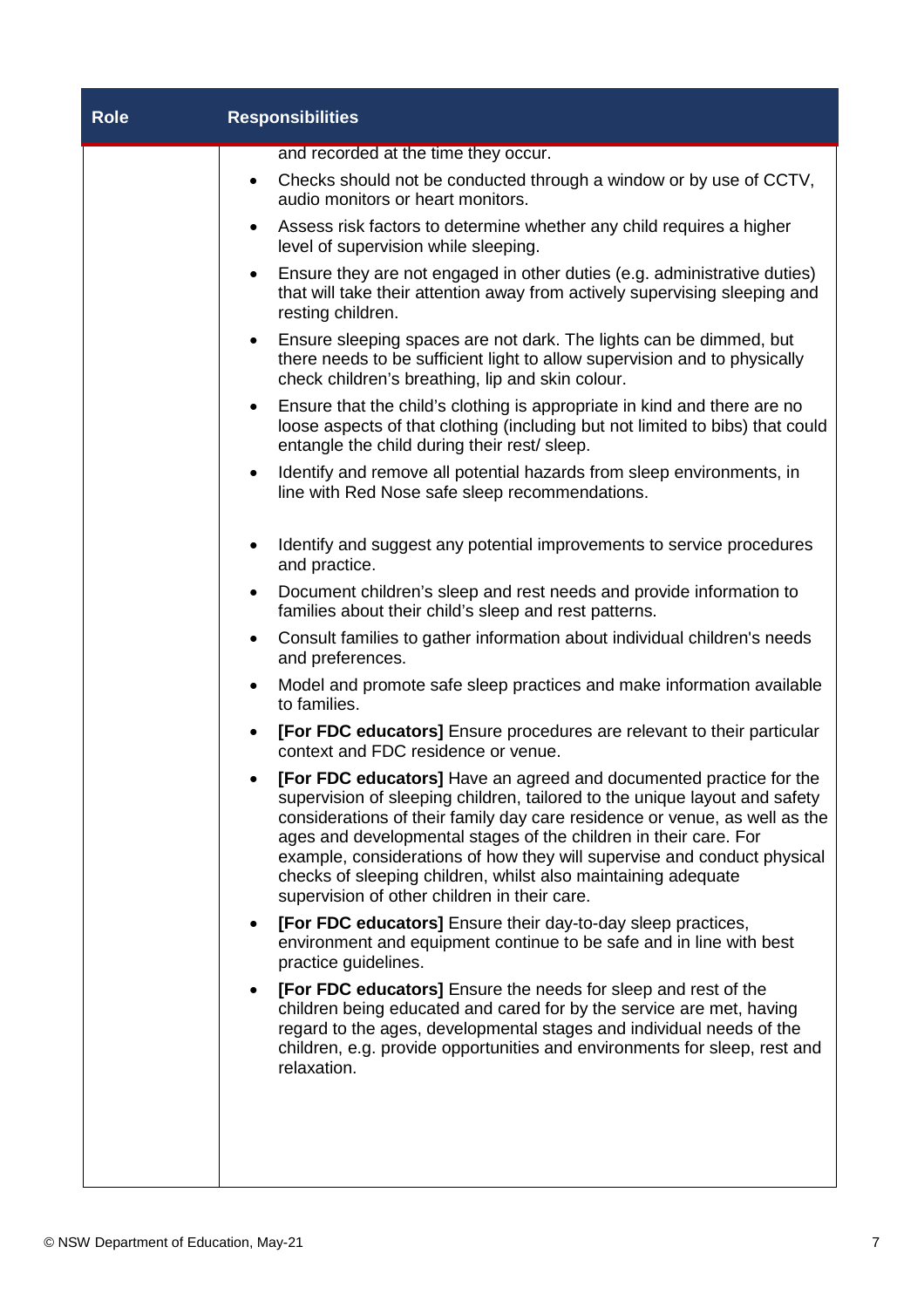| <b>Role</b>     | <b>Responsibilities</b>                                                                                                                                                      |
|-----------------|------------------------------------------------------------------------------------------------------------------------------------------------------------------------------|
| <b>Families</b> | Regularly update the service on their child's sleeping routines and<br>$\bullet$<br>patterns.                                                                                |
|                 | Provide informal updates on the previous night's sleep to assist<br>$\bullet$<br>educators to understand children's needs for sleep and rest at a service<br>during the day. |
|                 | Provide specified bedding if required.<br>$\bullet$                                                                                                                          |
|                 | Dress their child appropriately for the weather conditions and provide<br>$\bullet$<br>additional clothing, for the child.                                                   |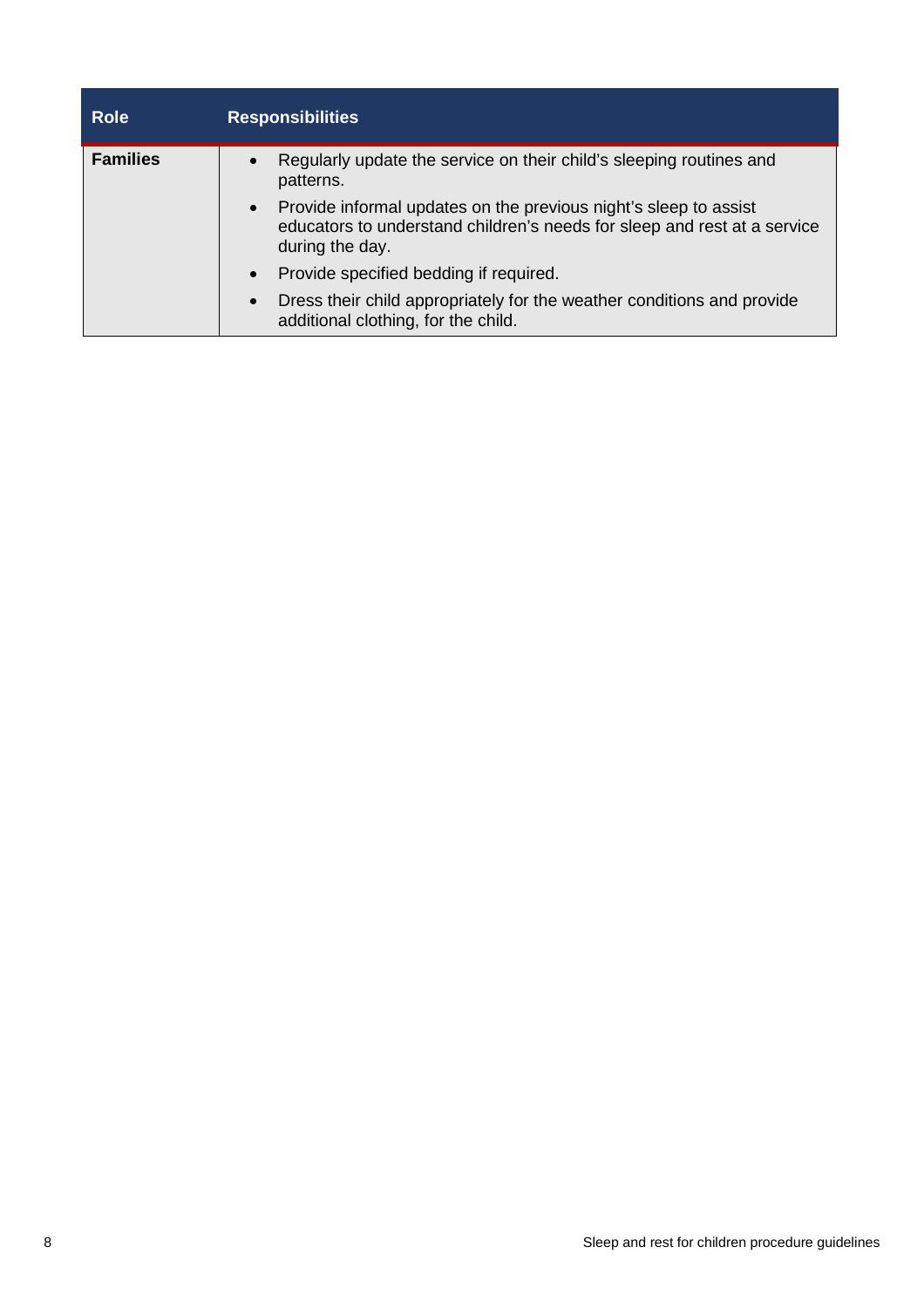The following table will assist you in developing procedures specific to your service's needs and context. Referring to the Education and Care Services National Regulations when you are writing your procedures will assist you to ensure you are meeting your obligations.

| <b>Areas to include</b><br>in your<br>procedures                                                                                             | Things to consider and outline in each area<br>(this will be specific to the context of your service)                                                                                                                                                                                                                      | <b>Strategies for monitoring and</b><br>implementation of procedures                                                                                                                                                                                                                                                                                                                                                                                                                                                       | <b>Related policy and/or</b><br>procedure                                                                                                           |
|----------------------------------------------------------------------------------------------------------------------------------------------|----------------------------------------------------------------------------------------------------------------------------------------------------------------------------------------------------------------------------------------------------------------------------------------------------------------------------|----------------------------------------------------------------------------------------------------------------------------------------------------------------------------------------------------------------------------------------------------------------------------------------------------------------------------------------------------------------------------------------------------------------------------------------------------------------------------------------------------------------------------|-----------------------------------------------------------------------------------------------------------------------------------------------------|
| <b>Beds and Linen</b><br>Law: section 167<br><b>Regs: regulations</b><br>103, 105, 106, 116<br>QA2: 2.1.1, 2.1.2<br>QA3: 3.1.1<br>QA7: 7.1.3 | Where bedding is stored.<br>$\bullet$<br>When and how the cots and beds are made.<br>$\bullet$<br>The cleaning process for cots, beds and linen.<br>$\bullet$<br>Bedding equipment and products, such as cots,<br>comply with Australian Standards (AS/NZS 2172<br>and AS/NZS 2195) and other product safety<br>standards. | Clearly defined roles and<br>$\bullet$<br>responsibility statements.<br>Consider creating shift descriptions<br>or checklists that include these<br>responsibilities.<br>Periodic workplace health and<br>$\bullet$<br>safety checks of the physical<br>environment, furniture and<br>resources. (For FDC services, this<br>should also be included as part of<br>reassessments of FDC venues<br>and residences).<br>Manufacturer standards checked<br>$\bullet$<br>upon purchasing new furniture,<br>linen and resources. | Health and hygiene<br>Providing a child safe<br>environment<br>[For FDC services]<br>Assessment and<br>reassessment of FDC<br>venues and residences |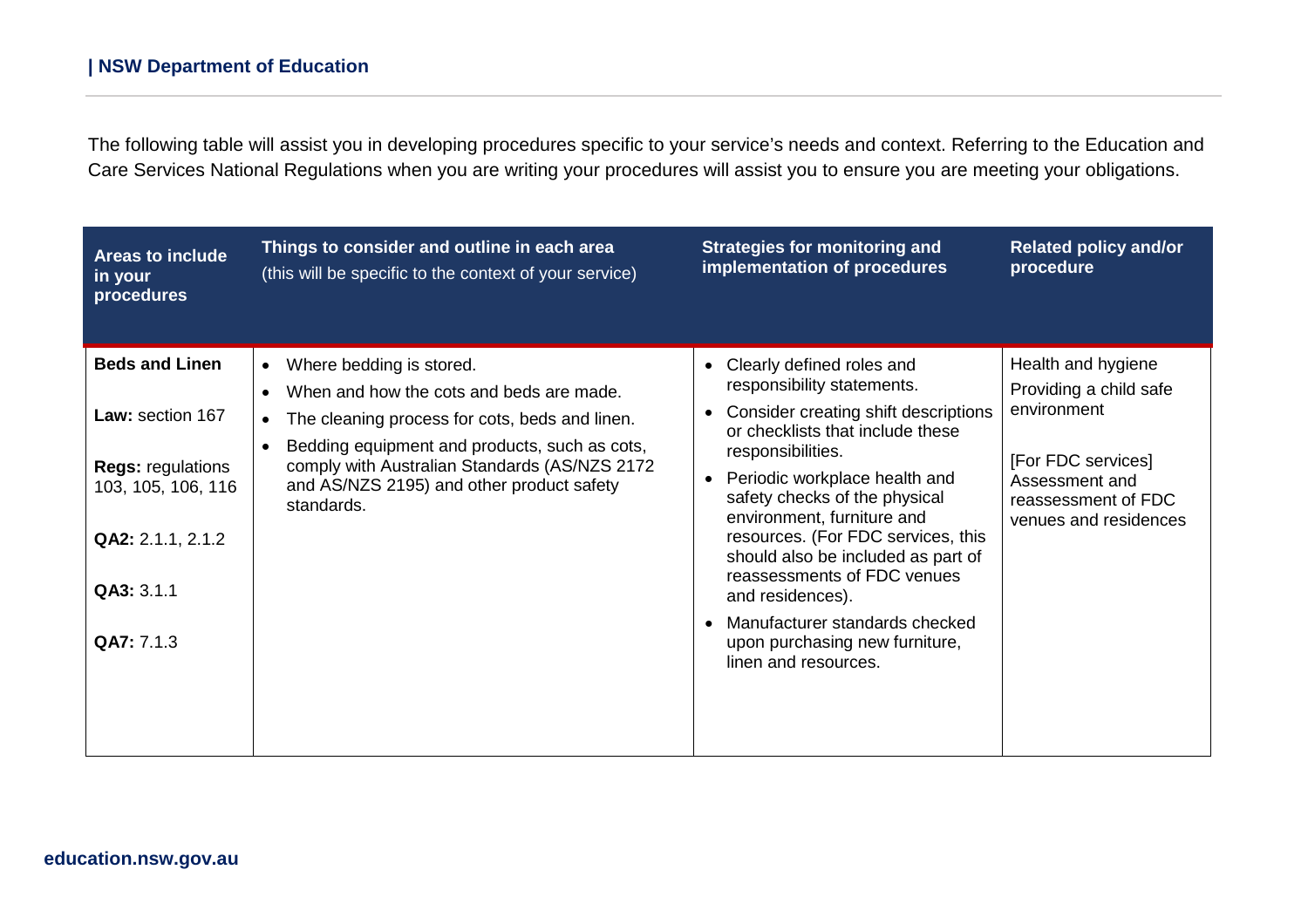| Areas to include<br>in your<br>procedures                                                                                                                                                        | Things to consider and outline in each area<br>(this will be specific to the context of your service)                                                                                                                                                                                                                                                                                                                                                                                                                                                                                                                                                                                                                                                                                                                                                                                                                                                                                                                                                                                                                                                                     | <b>Strategies for monitoring and</b><br>implementation of procedures                                                                                                                                                                                                                                                       | <b>Related policy and/or</b><br>procedure                                                                                                           |
|--------------------------------------------------------------------------------------------------------------------------------------------------------------------------------------------------|---------------------------------------------------------------------------------------------------------------------------------------------------------------------------------------------------------------------------------------------------------------------------------------------------------------------------------------------------------------------------------------------------------------------------------------------------------------------------------------------------------------------------------------------------------------------------------------------------------------------------------------------------------------------------------------------------------------------------------------------------------------------------------------------------------------------------------------------------------------------------------------------------------------------------------------------------------------------------------------------------------------------------------------------------------------------------------------------------------------------------------------------------------------------------|----------------------------------------------------------------------------------------------------------------------------------------------------------------------------------------------------------------------------------------------------------------------------------------------------------------------------|-----------------------------------------------------------------------------------------------------------------------------------------------------|
| <b>Sleeping</b><br>environment/s are<br>safe and fit for<br>purpose<br>Law: sections 165,<br>167<br><b>Regs: regulations</b><br>103, 105, 106, 107,<br>110, 115, 116<br>QA3: 3.1.1<br>QA2: 2.1.2 | • How your service implements best practice<br>guidelines and safe sleep recommendations from<br>Red Nose and ACECQA.<br>• How your overall designated sleep / rest<br>environment and sleep equipment is safe and fit for<br>purpose. This includes:<br>o adequate ventilation, temperature control, lighting<br>and any other considerations, specific to your<br>service environment<br>o consider how the beds and cots will be placed to<br>minimise infection<br>o an appropriate sleep and rest environment,<br>including sufficient spaces in sleep and rest areas<br>and flexible for the age group<br>o other considerations, specific to your service<br>environment e.g. number of cot rooms in centre-<br>based services, or the unique layout and safety<br>considerations of each FDC residence or venue,<br>and the ages and developmental stages of the<br>children attending.<br>That all hazards (e.g. blinds, cords, curtains,<br>$\bullet$<br>necklaces/jewellery, doonas or other loose bedding,<br>soft toys) are removed or controlled, in line with Red<br>Nose and ACECQA guidance.<br>How you intend to meet regulation 106, 107, 110,<br>115. | Clearly defined roles and<br>responsibility statements.<br>Creating checklists that include<br>these responsibilities.<br>Periodic WHS checks of the<br>physical environment, furniture and<br>resources. (For FDC services, this<br>should also be included as part of<br>reassessments of FDC venues<br>and residences). | Health and hygiene<br>Providing a child safe<br>environment<br>[For FDC services]<br>Assessment and<br>reassessment of FDC<br>venues and residences |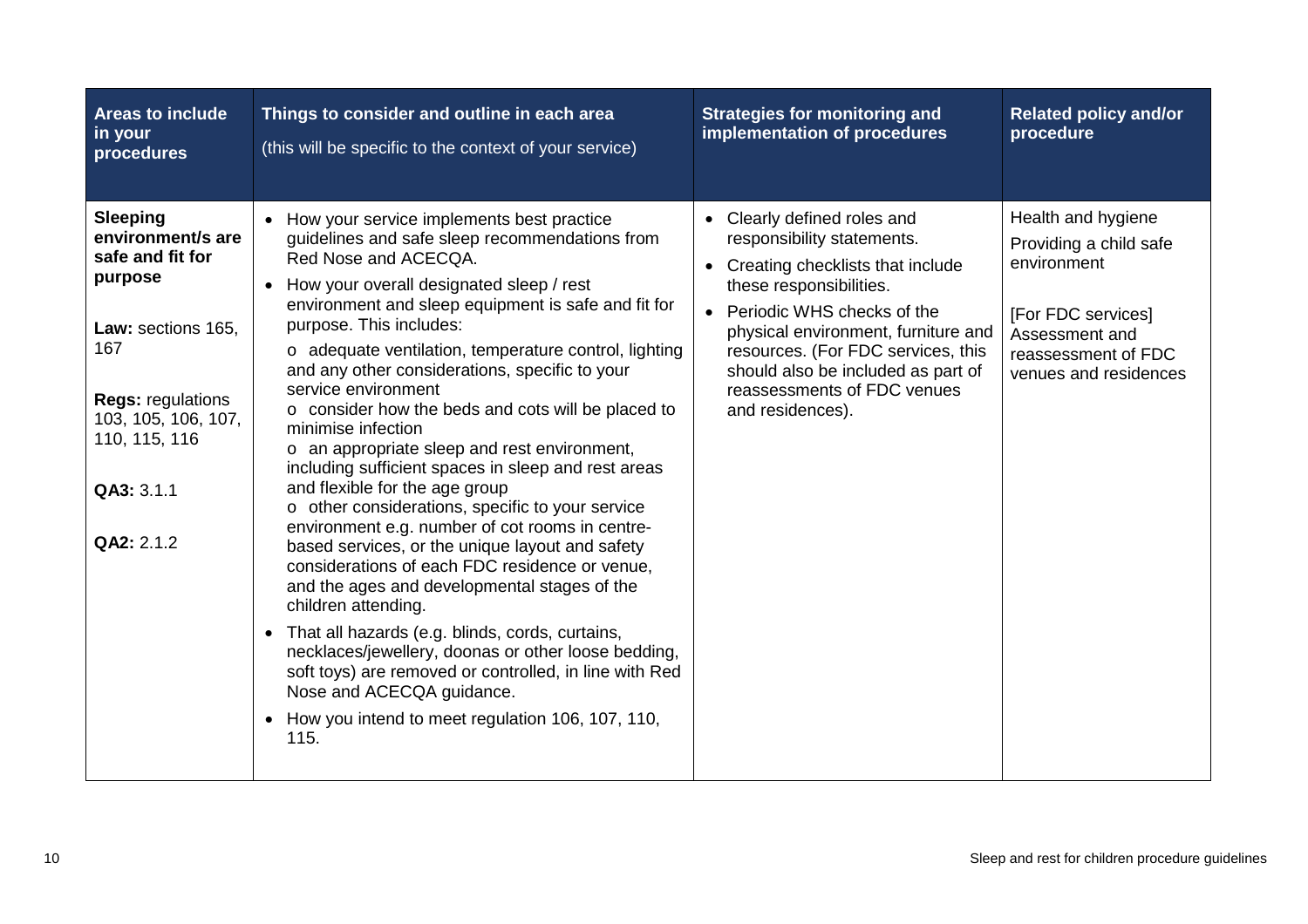| <b>Areas to include</b><br>in your<br>procedures | Things to consider and outline in each area<br>(this will be specific to the context of your service)                                                                                                            | <b>Strategies for monitoring and</b><br>implementation of procedures                                            | <b>Related policy and/or</b><br>procedure                              |
|--------------------------------------------------|------------------------------------------------------------------------------------------------------------------------------------------------------------------------------------------------------------------|-----------------------------------------------------------------------------------------------------------------|------------------------------------------------------------------------|
| Health, Safety and<br><b>Supervision</b>         | • How you reflect diversity and inclusion in practices<br>relating to the sleeping environment, whilst<br>maintaining best practice and children's safety.                                                       | Make sure your policy and<br>procedures are available for all to<br>access.                                     | Supervision<br>Providing a child safe                                  |
| Law: sections 165,<br>167                        | How you will keep children safe during their sleep<br>$\bullet$<br>and rest times including:<br>$\circ$ identifying the different practices for the varying<br>ages and sleep needs and preferences for children | Clearly defined roles and<br>responsibility statements or shift<br>descriptions.<br>Periodic WHS checks of the  | environment<br>Staffing<br>Interactions with children<br>Enrolment and |
| <b>Regs: regulations</b><br>81, 82 87, 170, 171  | o referring to Red Nose and ACECQA for best<br>practice guidance, including in relation to sleep<br>position, sheets, swaddling and clothing.                                                                    | physical environment, furniture and<br>resources. (For FDC services, this<br>should also be included as part of | orientation<br>Dealing with medical<br>conditions in children          |
| QA2: 2.1.1, 2.1.2                                | • Outline effective supervision for sleeping and resting<br>children, including:                                                                                                                                 | reassessments of FDC venues<br>and residences).                                                                 | [For FDC services]                                                     |
| QA3: 3.1.2                                       | o how you will closely monitor and record sleeping<br>children and ensure safe sleep practices are being<br>implemented. (section 165; Guide to the NQF,                                                         | Collecting information from families<br>through questions in enrolment<br>documents.                            | Assessment and<br>reassessment of FDC<br>venues and residences         |
| QA6: 6.1.2                                       | p.166 and p.368)<br>o being within sight and hearing distance at all                                                                                                                                             | Opportunities for family input and<br>involvement embedded in practice.                                         |                                                                        |
| QA7: 7.1.3                                       | times<br>o physical check procedures and routines to ensure<br>supervision is effective, i.e. checking child's<br>breathing by observing the movement of their chest                                             | Consider creating checklists to<br>ensure health and safety<br>measures are being met.                          |                                                                        |
|                                                  | and their skin colour at the cot side (or side of the                                                                                                                                                            | Supervision plans.<br>$\bullet$                                                                                 |                                                                        |
|                                                  | floor mattress/toddler bed for children who have<br>moved from a cot)                                                                                                                                            | Daily ratio checks.<br>$\bullet$                                                                                |                                                                        |
|                                                  | o frequency of physical checks e.g. at least once                                                                                                                                                                | Sleep check charts.                                                                                             |                                                                        |
|                                                  | every 10 minutes, but more frequent if deemed<br>necessary upon assessing risks                                                                                                                                  | Timer for regular physical checks<br>of sleeping/resting children.                                              |                                                                        |
|                                                  | o checks conducted in person (not through a<br>window or by use of CCTV or audio monitors)                                                                                                                       | [For centre-based services] Staff<br>$\bullet$                                                                  |                                                                        |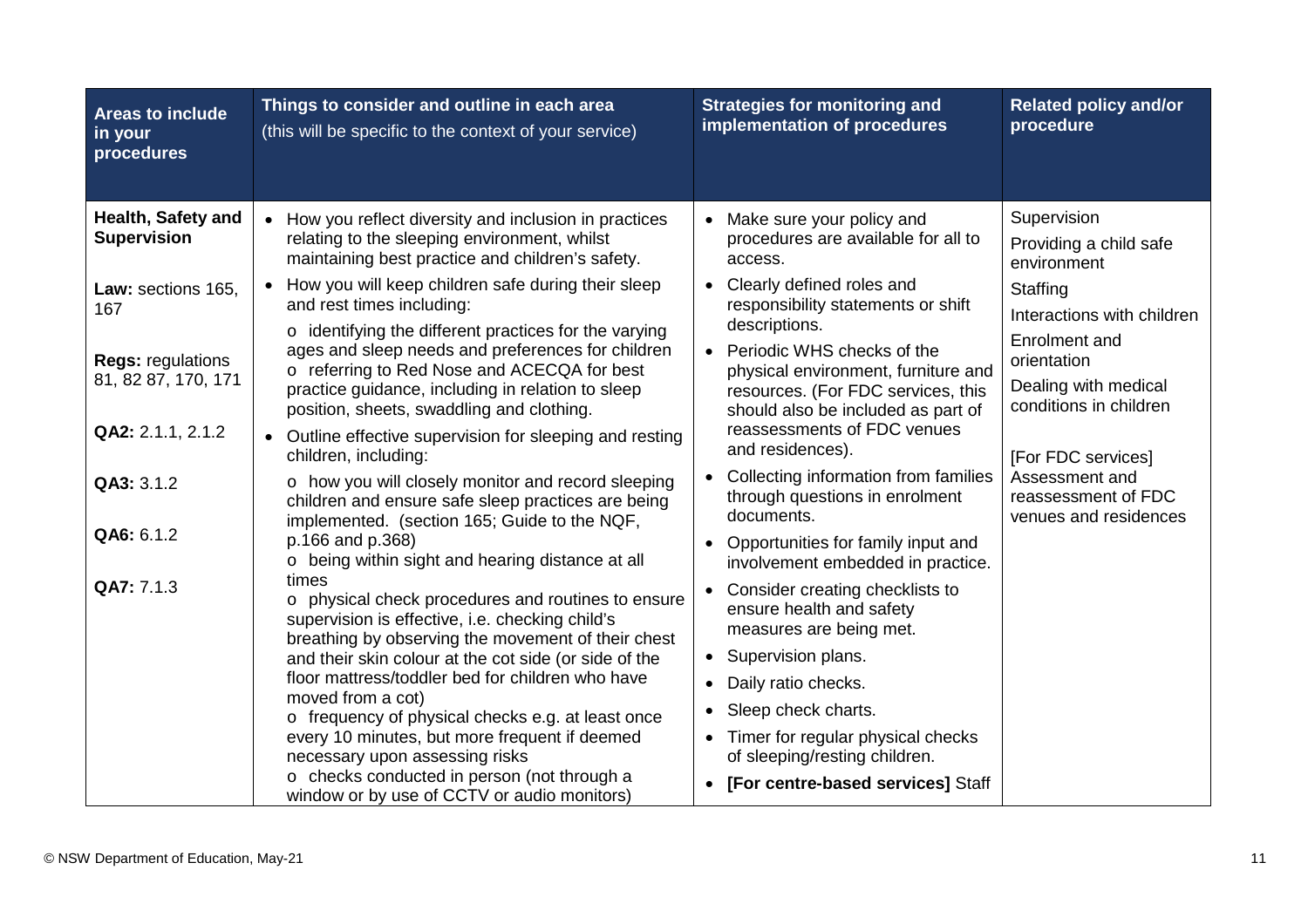| o how you will ensure checks are recorded at the<br>time they occur, not retrospectively<br>o ensuring sufficient lighting to allow supervision &<br>effective physical checks.                                                                                                                                                                                                                                                                                                                                                                                                                                                                                                                                                                                                                                                                           | sign in/out sheets.<br>• Clearly marked First Aid Access<br>and Management Plans.                                                                                                                                                                                                                                                                                                                                                                                                              |
|-----------------------------------------------------------------------------------------------------------------------------------------------------------------------------------------------------------------------------------------------------------------------------------------------------------------------------------------------------------------------------------------------------------------------------------------------------------------------------------------------------------------------------------------------------------------------------------------------------------------------------------------------------------------------------------------------------------------------------------------------------------------------------------------------------------------------------------------------------------|------------------------------------------------------------------------------------------------------------------------------------------------------------------------------------------------------------------------------------------------------------------------------------------------------------------------------------------------------------------------------------------------------------------------------------------------------------------------------------------------|
| [For FDC services] Supervision plan tailored to the<br>unique layout and safety considerations of the FDC<br>residence or venue, as well as the ages and<br>development stages of the children in care. E.g. how<br>will you supervise and conduct physical checks of<br>sleeping children whilst also maintaining adequate<br>supervision of other children in care.<br>Think about the differences between the rooms and<br>/ or age groups in your service, i.e. specific<br>information for:<br>o Infants: Monitoring and recording sleep checks<br>and sleep routines, diverse family and cultural<br>preferences. Consideration should be given to<br>infants' room routines based on individual children's<br>needs<br>o Toddlers: Monitoring and recording sleep checks,<br>options for rest, supervision for children who choose<br>not to rest. | • Safe Sleep Practices information<br>included in educator and staff<br>induction pack and training.<br>[For centre-based services]<br>Regular staff meeting agenda<br>items to discuss safe sleep<br>practices and any changes to<br>service procedures.<br>[For FDC services] Regular<br>support from FDC coordinator and<br>meetings with other FDC<br>educators and FDC educator<br>assistants in the service to discuss<br>safe sleep practices and any<br>changes to service procedures. |
| How do you develop your partnerships with families<br>$\bullet$<br>with regard to sleep and rest routines, including:<br>o diverse family and cultural preferences<br>o how you will explain to families that you cannot<br>comply with requests that are contrary to Red Nose<br>safe sleep guidance without the written authorisation<br>of the child's medical practitioner.<br>How will your service reflect inclusion and children's<br>agency, e.g. children's need or want to sleep or rest,<br>differences in sleep and rest routines/needs for<br>mixed age groups, cultural sleep practices or<br>resources.                                                                                                                                                                                                                                    |                                                                                                                                                                                                                                                                                                                                                                                                                                                                                                |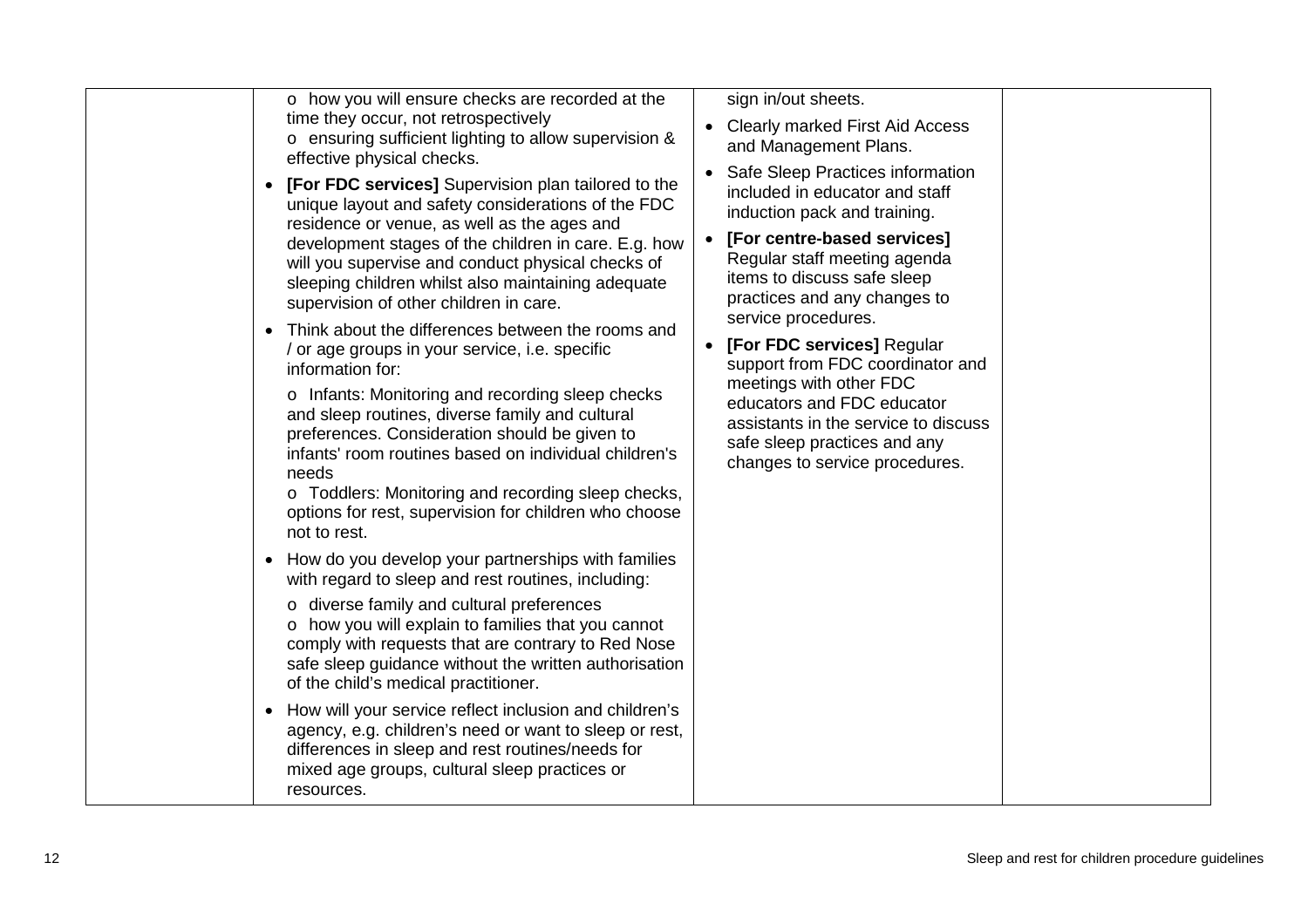## <span id="page-12-0"></span>**Procedures created/reviewed**

Include the date the procedures were created or reviewed.

# <span id="page-12-1"></span>**Monitoring, evaluation and review**

Your service, in consultation with educators and other key staff, families and other stakeholders, should review the effectiveness of these procedures within a set timeframe (at least annually) or earlier if there is a change in relevant legislation.

State when the procedure will be reviewed and who will be responsible for this. Update the procedures if required, and document your service's strengths and areas for improvement in your QIP or self-assessment information.

# <span id="page-12-2"></span>**Checklist**

- □ Do the *Sleep and rest for children procedures* align with your *Sleep and rest for children policy*?
- $\Box$  Have your procedures been written in plain English and can they be easily implemented by an educator new to your service?
- $\Box$  Is it clear who is responsible for the implementation of the procedure?
- $\Box$  Are all educators and other staff aware of the procedures, and can they implement the procedures if required and explain them to families?
- <span id="page-12-3"></span> $\Box$  Do you need to develop any resources to monitor and record how the procedure is implemented in your service?

#### **Useful resources**

Include links to useful resources that have helped inform the development of your policy and procedures. Be mindful of any state or territory specific content.

Some examples include, but are not limited to:

- [Red Nose](https://rednose.org.au/) is considered the recognised national authority on safe sleeping practices for infants and children. Approved providers and service leaders are encouraged to use Red Nose resources to regularly develop, review and maintain the most up-todate sleep and rest policies and procedures.
- [Red Nose Safe Sleep video for education and care services](https://education.nsw.gov.au/early-childhood-education/whats-happening-in-the-early-childhood-education-sector/resource-library/safe-sleep-red-nose)